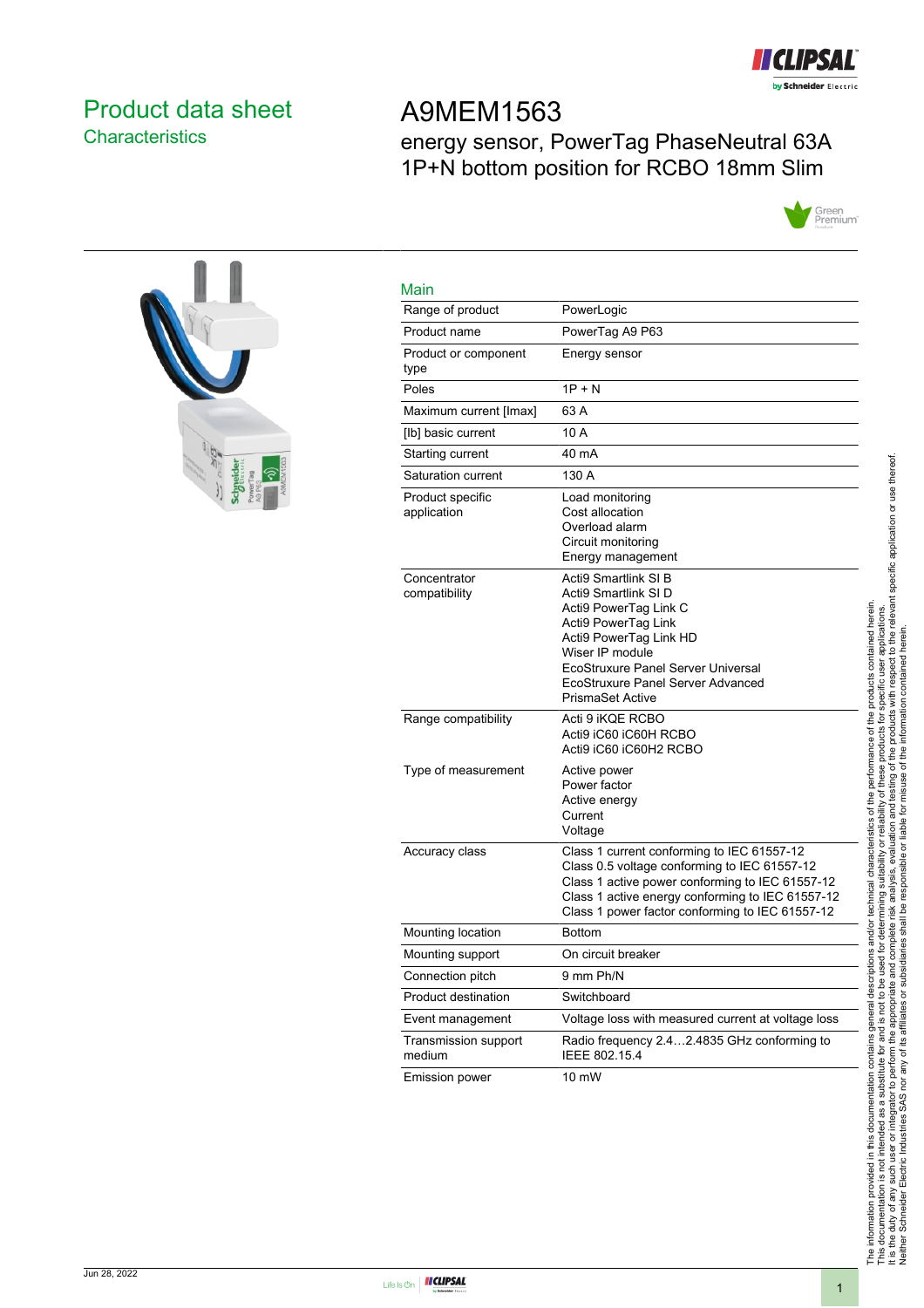## **Complementary**

| Mounting mode                                             | By screws (terminals)                                                                                                                                            |
|-----------------------------------------------------------|------------------------------------------------------------------------------------------------------------------------------------------------------------------|
| Electrical connection (voltage sensing & power<br>supply) | Connector tooth                                                                                                                                                  |
| Cable cross section                                       | 1 rigid cable 1.516 mm <sup>2</sup><br>2 stranded cable 1.52.5 mm <sup>2</sup><br>2 rigid cable 1.52.5 mm <sup>2</sup><br>1 stranded cable 1.516 mm <sup>2</sup> |
| Supply voltage                                            | 200240 V AC, +/- 20 %                                                                                                                                            |
| Network frequency                                         | 50 Hz<br>60 Hz                                                                                                                                                   |
| Maximum power consumption                                 | 1 VA                                                                                                                                                             |
| Standards                                                 | IEC 61557-12<br>IEC 61010-1<br>IEC 61010-2-030<br>IEC 61326-1<br>ETSI EN 300 328<br>ETSI EN 301 487-1                                                            |
| Height                                                    | Sensor element: 20 mm<br>Base unit: 8 mm                                                                                                                         |
| Width                                                     | Sensor element: 18 mm<br>Base unit: 18 mm                                                                                                                        |
| Depth                                                     | Sensor element: 44.5 mm<br>Base unit: 28 mm                                                                                                                      |
| Net weight                                                | 18 <sub>g</sub>                                                                                                                                                  |
| Colour                                                    | <b>White (RAL 9003)</b>                                                                                                                                          |

#### Environment

| Quality labels                        | <b>CE</b>                                                                                                                                                             |
|---------------------------------------|-----------------------------------------------------------------------------------------------------------------------------------------------------------------------|
| <b>Directives</b>                     | 2014/53/EU - radio equipment directive                                                                                                                                |
| Operating altitude                    | $02000$ m                                                                                                                                                             |
| Ambient air temperature for operation | $-2560 °C$                                                                                                                                                            |
| Ambient air temperature for storage   | $-4085 °C$                                                                                                                                                            |
| Overvoltage category                  | III conforming to IEC 61010-1                                                                                                                                         |
| Measurement category                  | Category III conforming to IEC 61010-2-030                                                                                                                            |
| IP degree of protection               | IP20 conforming to IEC 60529                                                                                                                                          |
| IK degree of protection               | IK <sub>05</sub>                                                                                                                                                      |
| Pollution degree                      | 3                                                                                                                                                                     |
| Relative humidity                     | 095 % at 45 °C conforming to IEC 60721-3-3                                                                                                                            |
| Vibration resistance                  | 3M4 conforming to IEC 60721-3-3                                                                                                                                       |
| Electromagnetic compatibility         | Industrial electromagnetic environment conforming to IEC 61326-1<br>Radiated EMC conforming to ETSI EN 301 489-17<br>Electromagnetic emission conforming to IEC 62311 |
| Environmental characteristics         | Dustproof class 3S3 conforming to IEC 60721-3-3<br>Salt mist class 3C2 conforming to IEC 60721-3-3<br>Indoor use                                                      |

## Packing Units

| Unit Type of Package 1       | <b>PCE</b>      |
|------------------------------|-----------------|
| Number of Units in Package 1 |                 |
| Package 1 Weight             | 56.0 g          |
| Package 1 Height             | 6.5 cm          |
| Package 1 width              | 7.4 cm          |
| Package 1 Length             | 8 cm            |
| Unit Type of Package 2       | S <sub>02</sub> |
| Number of Units in Package 2 | 30              |
| Package 2 Weight             | 2.006 kg        |
| Package 2 Height             | $15 \text{ cm}$ |
| Package 2 width              | 30 cm           |